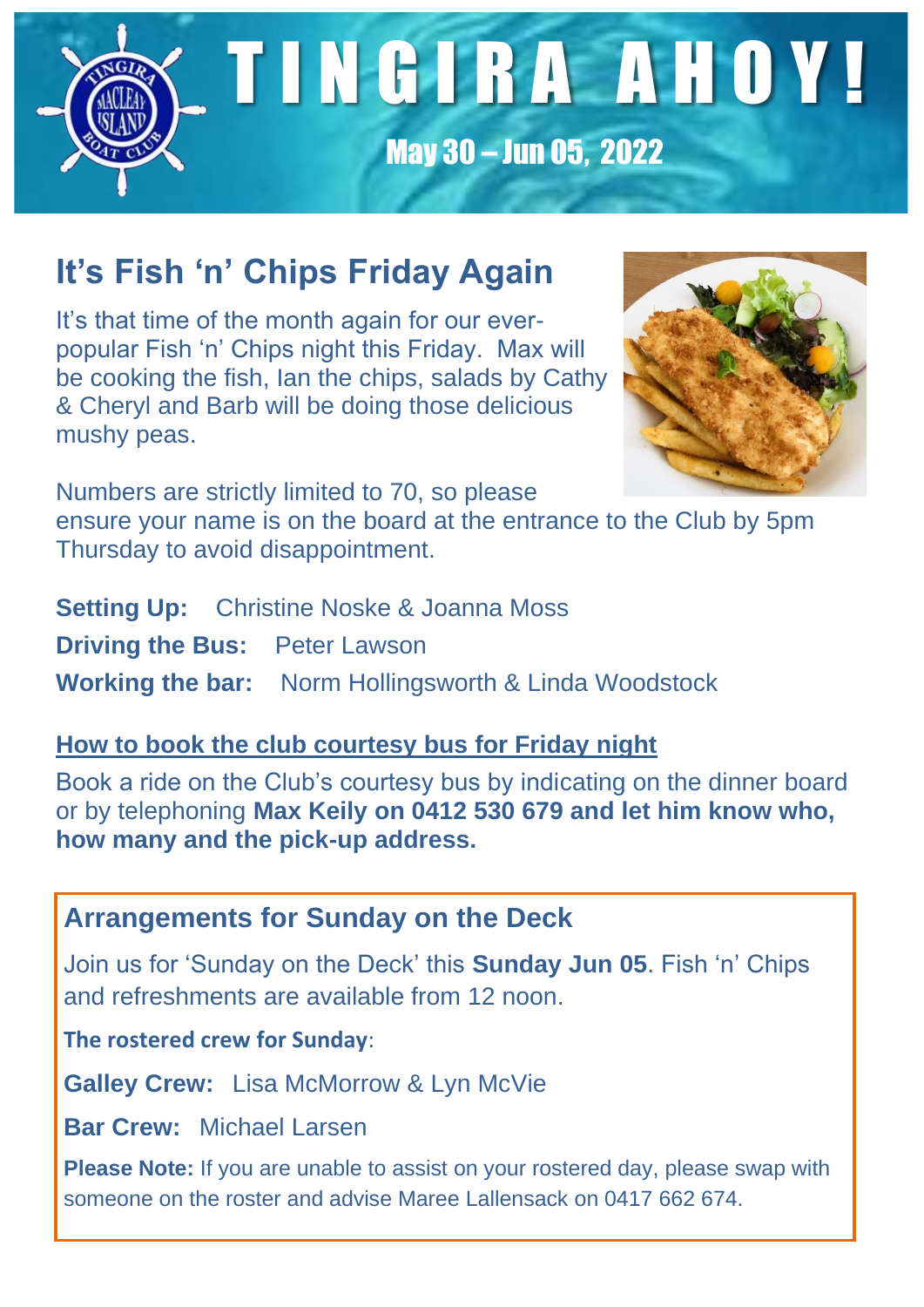| <b>Outrigger (OC6) SESSION START TIMES - 2022</b> |                      |                        |  |
|---------------------------------------------------|----------------------|------------------------|--|
| <b>Date</b>                                       | <b>Advance Group</b> | <b>Casual Paddling</b> |  |
| Sunday 05 June                                    | <b>No Paddling</b>   | <b>No Paddling</b>     |  |
| Sunday 12 June                                    | 7:00am               |                        |  |
| Sunday 19 June                                    | 11:30am              | 11:30am                |  |
| Sunday 26 June                                    | 6:30am               | 8:00am                 |  |
| Sunday 03 July                                    | 11:00am              |                        |  |
| Sunday10. July                                    | 6:00am               |                        |  |
| Sunday 17 July                                    | 11:00am              |                        |  |
| Sunday 24 July                                    | <b>No Paddling</b>   |                        |  |
| Sunday 31 July                                    | 10:30am              |                        |  |
| <b>Sunday 07 August</b>                           | <b>No Paddling</b>   |                        |  |
| <b>Sunday 14 August</b>                           | 10:00am              |                        |  |
| <b>Sunday 21 August</b>                           | <b>No Paddling</b>   |                        |  |
| <b>Sunday 28 August</b>                           | 9:00am               |                        |  |
| <b>Sunday 04 September</b>                        | <b>No Paddling</b>   |                        |  |
| <b>Sunday 11 September</b>                        | 9:00am               |                        |  |
| <b>Sunday 18 September</b>                        | <b>No Paddling</b>   |                        |  |
| <b>Sunday 25 September</b>                        | 8:00am               |                        |  |
| <b>Sunday 02 October</b>                          | 12:00pm              |                        |  |
| <b>Sunday 09 October</b>                          | 8:00am               |                        |  |
| <b>Sunday 16 October</b>                          | 12:00pm              |                        |  |

For advanced Paddling please contact: Karen Smith 0411 463 685.

For Casual or 'Come and Try' Paddling (aka Sweathogs) please contact: Marion Mori 0404 558 927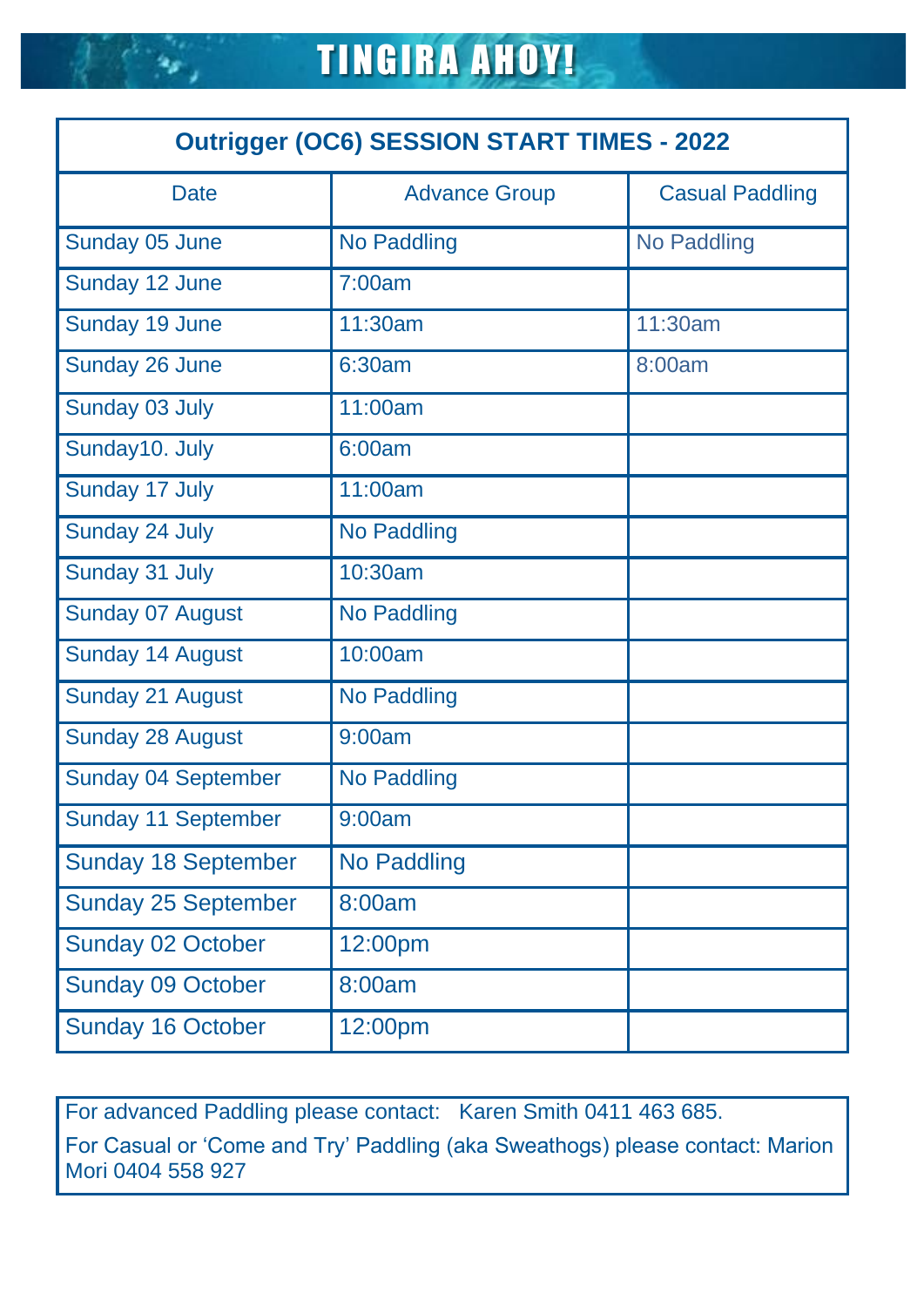# **Sailing News**

The weather has delayed the Pontoon working bee and it won't be ready for the trip to Blakesleys. It's a shame, and sorry but only a delay till we finish the rooftop on our illustrious pontoon.

#### **New date for Pontoon Working Bee. Tuesday 14th June 9am**

There wasn't great attendance for the safety boat orientation day but there are some new members coming on board and a lot of volunteers happy to be on the safety boat roster.

The Sailing Master will be sending a roster rough draft to all those volunteering to crew and to experienced skippers. Here's to better weather.

### **Quarterly General Meeting - Saturday 04 June**

Notice has been given that our next QGM of the Tingira Boat Club Inc. will be held on Saturday 04 June commencing at 10:30am at the Club premises.

There have been no Notices of Motion received within the specified timelines.

The agenda for the meeting and the minutes of the last QGM will be sent out to all members early next week.

Members are invited to stay on after the QGM and enjoy a complimentary sausage sizzle. Refreshments will be available for purchase from the bar from 12:00pm.

(Inquiries - Peter Fox, Secretary)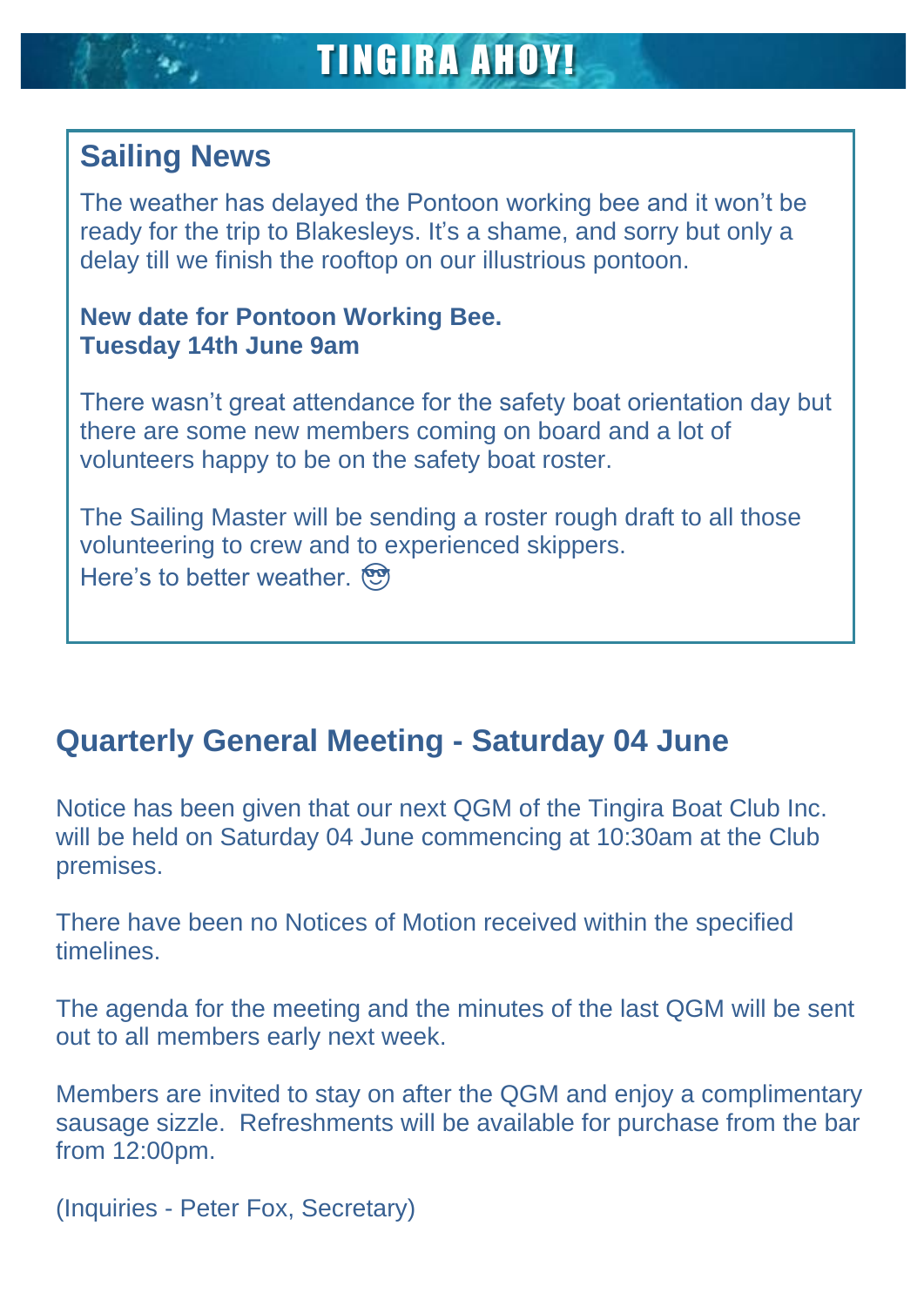# **Tingira Upcoming Events - Date Claimers**

We have a number of special Tingira events planned for the coming months Please keep these dates in mind There will be more details regarding these events in future editions of the Tingira Ahoy! Newsletter.

#### **Sunday 03 July - Classic Car and Boat Show and Market Day**

Take a look at a classic collection of cars from the Bay Islands Auto Club and local classic boats on display at the Tingira Club. Market table or stall space available at \$10. Enjoy a tasty morning tea or lunch by the sea. Further details of this event will be coming out soon. I**nquiries: Commodore Moss Lane**

#### **Saturday 23 July - Commodore's Ball**

Walk the red carpet of fame at this year's Hollywood themed Commodore's Ball. Dance to the music of Chrissy Carrick and Marc Lee. Bookings and tickets available closer to the date.

#### **Sunday 28 August 12:00 pm - 3:00 pm**

Tingira Boat Club Proudly Presents **'The Joe Geia Band'.**

Join us for a delicious lunch of our famous fish'n'chips by the beach and enjoy the music of renowned First Nations singer / songwriter Joe Geia and his fabulous band.

Tickets will go on sale closer to the date.

## A Big Thank You

Commodore Moss Lane would like to thank all our members for all their great work on Friday nights and Sunday on the Deck over the last month. Now with 308 members, the club can look forward to a great future now the 10 year lease has been finalised.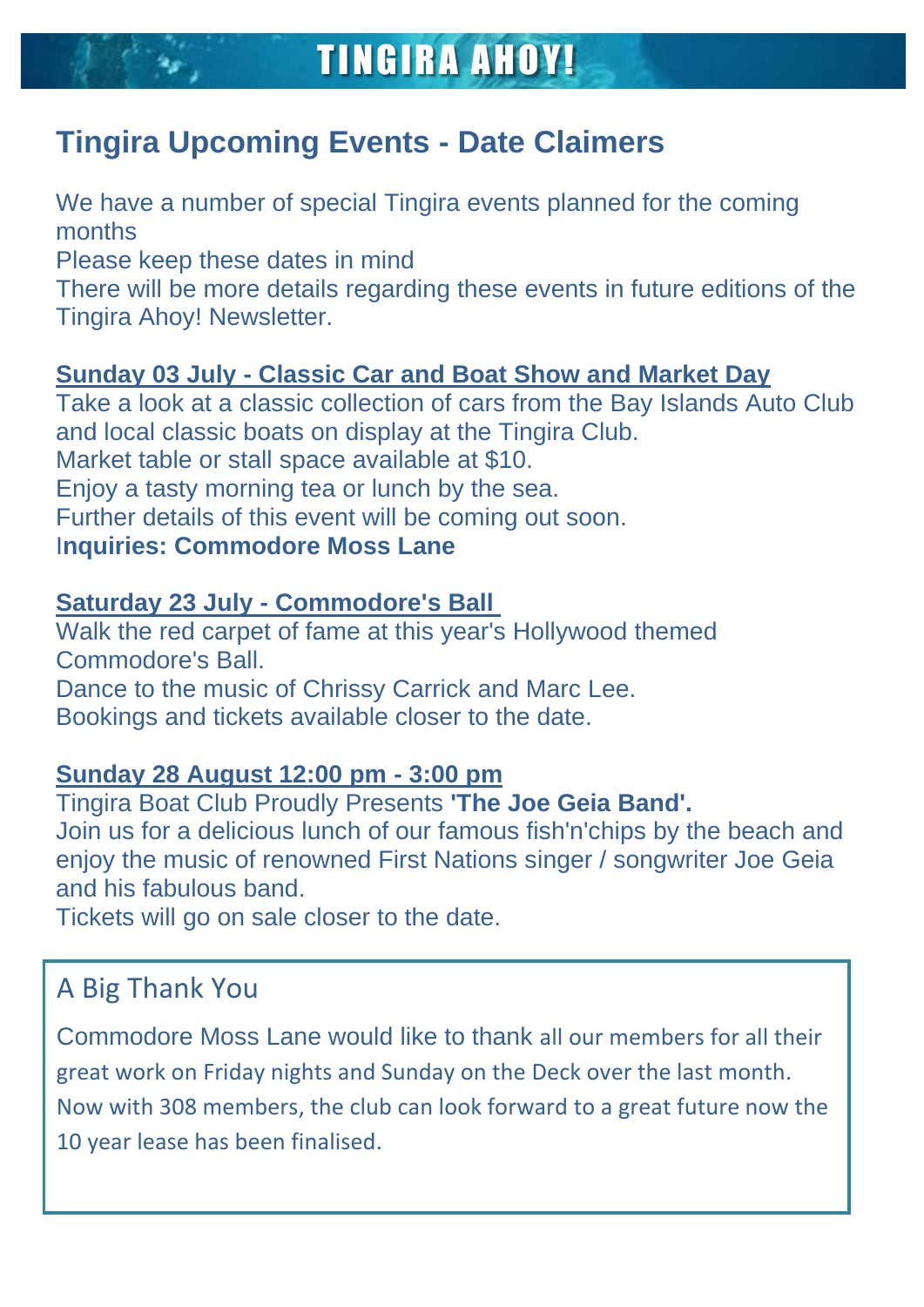### Tingira Boat Club Events Calendar

Club Activities for May – August 2022

| <b>Date</b>              | <b>Events</b>                                                                   | <b>Details</b>                                                              |
|--------------------------|---------------------------------------------------------------------------------|-----------------------------------------------------------------------------|
| <b>Wednesday 01 June</b> | <b>Tingira Bus Trip to</b><br>Scarborough<br>(Contact Max Keily)                | Depart: 7:10am (Barge)<br>Return Barge: 3:30pm<br>Arrive on Macleay: 4:10pm |
| Friday 03 June           | Fish 'n' Chips                                                                  | From 6:00pm                                                                 |
| Saturday 04 June         | <b>Quarterly General Meeting</b>                                                | 10:30am<br><b>Sausage Sizzle and Bar</b><br>open from 12:00pm               |
| Sunday 05 June           | <b>Sunday on the Deck</b>                                                       | Fish 'n' Chips and Drinks<br>From 12:00 Noon                                |
| Friday 10 June           | <b>Members Dinner</b>                                                           | From 6:00pm                                                                 |
| Sunday 12 June           | <b>Advanced Paddling</b><br><b>Sunday on the Deck</b>                           | 7:00am<br><b>Lunch and Drinks</b><br>From 12:00 Noon                        |
| Friday 17 June           | <b>Members Dinner</b>                                                           | From 6:00pm                                                                 |
| Sunday 19 June           | <b>Advanced Paddling</b><br><b>Casual Paddling</b><br><b>Sunday on the Deck</b> | 11:30am<br>11:30am<br><b>Lunch and Drinks</b><br>From 12:00 Noon            |
| Thursday 23 June         | <b>Lady Caroline Boat Trip</b><br>(Contact - Max Keily)                         | Pick-up Russell Is 9:05am<br><b>Return Russell Is 2:30pm</b>                |
| Friday 24 June           | <b>Members Dinner</b>                                                           | From 6:00pm                                                                 |
| Sunday 26 June           | <b>Advanced Paddling</b><br><b>Casual Paddling</b>                              | 6:30am<br>8:00am                                                            |
|                          | <b>Sunday on the Deck</b>                                                       | <b>Lunch and Drinks</b><br>From 12:00 Noon                                  |
| Friday 01 July           | Fish 'n' Chips                                                                  | From 6:00pm                                                                 |
| Sunday 03 July           | <b>Classic Car and Boat Show</b><br>and Boaties Market                          | 10:00am<br><b>Brunch – Morning Tea</b>                                      |
|                          | <b>Sunday On the Deck</b>                                                       | <b>Lunch and Drinks</b><br>From 12:00 Noon                                  |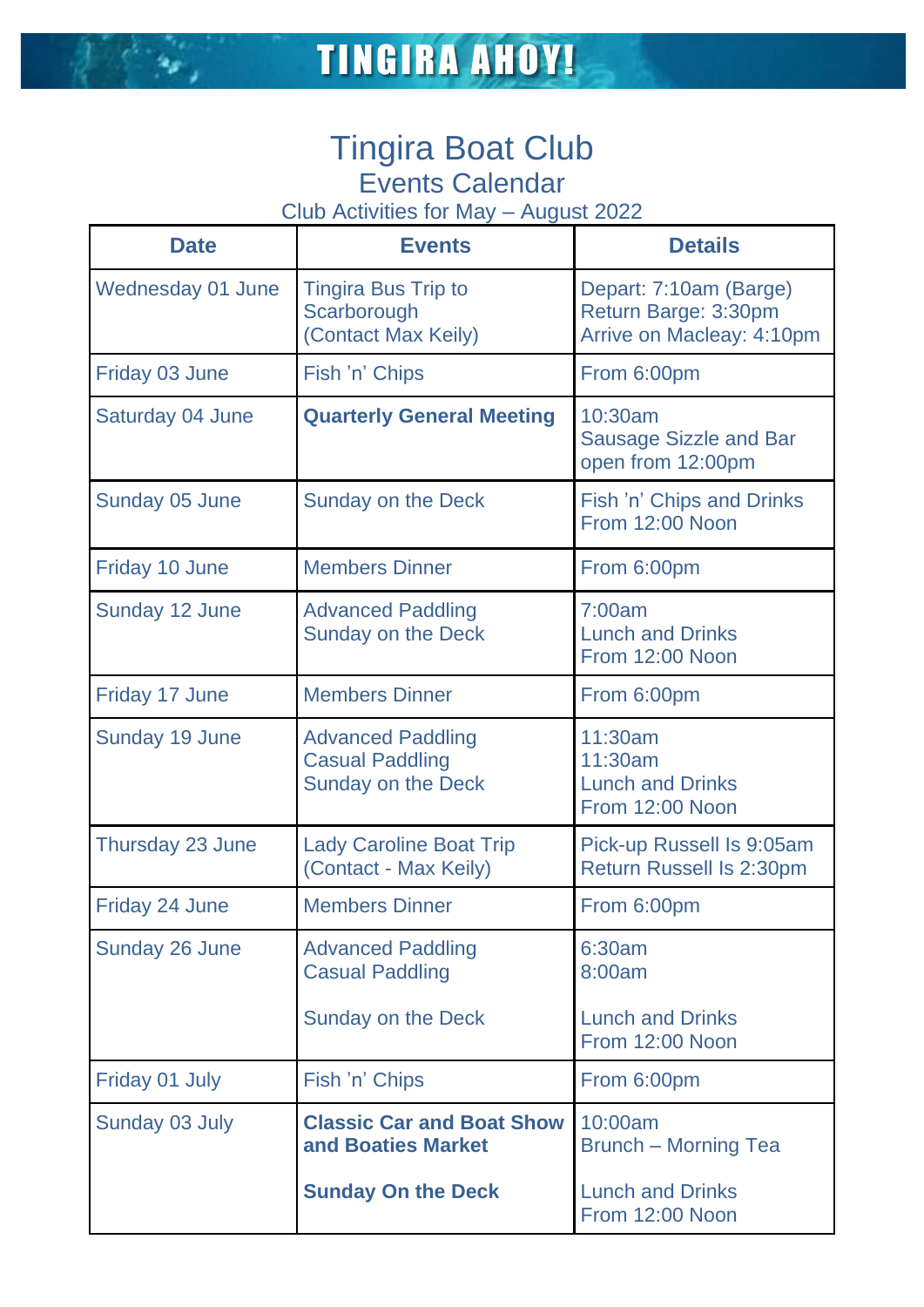|                           | <b>TINGIRA AHOY!</b>            |                                                                   |
|---------------------------|---------------------------------|-------------------------------------------------------------------|
| Friday 08 July            | <b>Members Dinner</b>           | From 6:00pm                                                       |
| Sunday 10 July            | <b>Advanced Paddling</b>        | 6:00am                                                            |
|                           | <b>Sunday on the Deck</b>       | <b>Lunch and Drinks</b><br>From 12:00 Noon                        |
| Friday 15 July            | <b>Members Dinner</b>           | From 6:00pm                                                       |
| Sunday 17 July            | <b>Advanced Paddling</b>        | 11:00am<br><b>Lunch and Drinks</b>                                |
|                           | <b>Sunday on the Deck</b>       | From 12:00 Noon                                                   |
| Saturday 23 July          | <b>Tingira Commodore's Ball</b> | From 6:00pm<br><b>Hollywood Theme</b>                             |
| Friday 29 July            | <b>Members Dinner</b>           | From 6:00pm                                                       |
| Sunday 31 July            | <b>Advanced Paddling</b>        | 10:30am                                                           |
|                           | Sunday on the Deck              | <b>Lunch and Drinks</b><br>From 12:00 Noon                        |
| <b>Friday 05 August</b>   | Fish 'n' Chips                  | From 6:00pm                                                       |
| <b>Sunday 07 August</b>   | <b>Sunday on the Deck</b>       | Fish 'n' Chips and Drinks<br>From 12:00 Noon                      |
| <b>Friday 12 August</b>   | <b>Members Dinner</b>           | From 6:00pm                                                       |
| Sunday 14 August          | <b>Advanced Paddling</b>        | 10:00am                                                           |
|                           | <b>Sunday on the Deck</b>       | <b>Lunch and Drinks</b><br>From 12:00 Noon                        |
| <b>Friday 19 August</b>   | <b>Members Dinner</b>           | From 6:00pm                                                       |
| <b>Sunday 21 August</b>   | <b>Sunday on the Deck</b>       | <b>Lunch and Drinks</b><br>From 12:00 Noon<br>Sailing from 8:00am |
| <b>Friday 26 August</b>   | <b>Members Dinner</b>           | From 6:00pm                                                       |
| <b>Saturday 27 August</b> | <b>Annual General Meeting</b>   | 10:30am                                                           |
|                           |                                 | <b>Sausage Sizzle and Bar</b><br>open from 12:00pm                |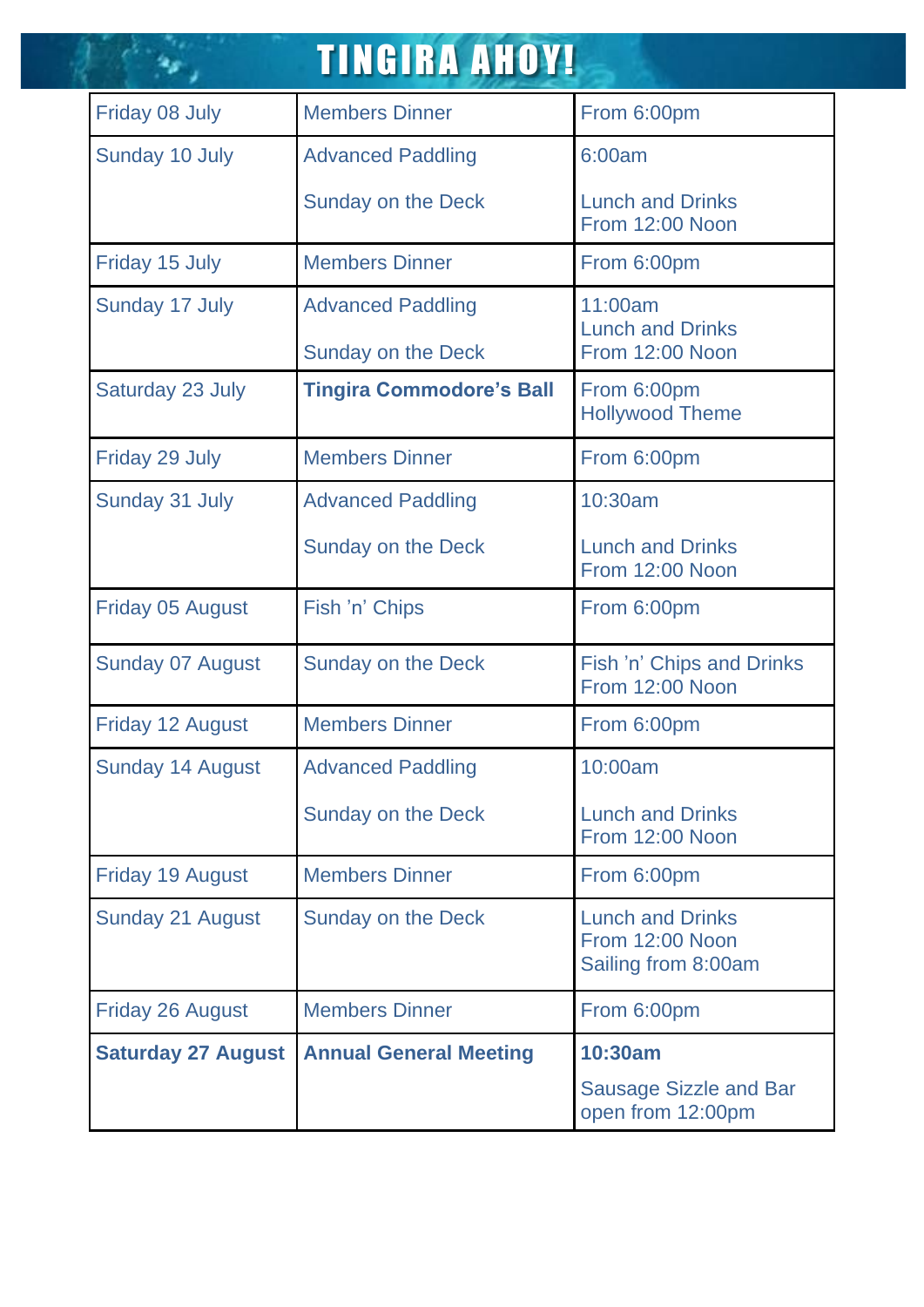$\frac{1}{2}$ 

## **Tingira Boat Club Management Committee Contacts**

| <b>Position</b>                                           | <b>Name</b>             | <b>Contact</b> |  |
|-----------------------------------------------------------|-------------------------|----------------|--|
| Commodore                                                 | <b>Moss Lane</b>        | 0428 717 535   |  |
| Vice-Commodore                                            | <b>Max Keily</b>        | 0412 530 679   |  |
| Secretary                                                 | <b>Peter Fox</b>        | 0417841009     |  |
| <b>Treasurer</b>                                          | <b>Moya Fox</b>         | 0437 129 348   |  |
| Providore                                                 | <b>Maree Lallensack</b> | 0417 662 674   |  |
| <b>Sailing Master</b>                                     | Ian Waller-Wilkinson    | 0411 677 714   |  |
| <b>Facilities Coordinator</b>                             | <b>TBA</b>              |                |  |
| All email messages / inquiries: admin@tingiraboatclub.com |                         |                |  |

# Hiley's Humour

See next page